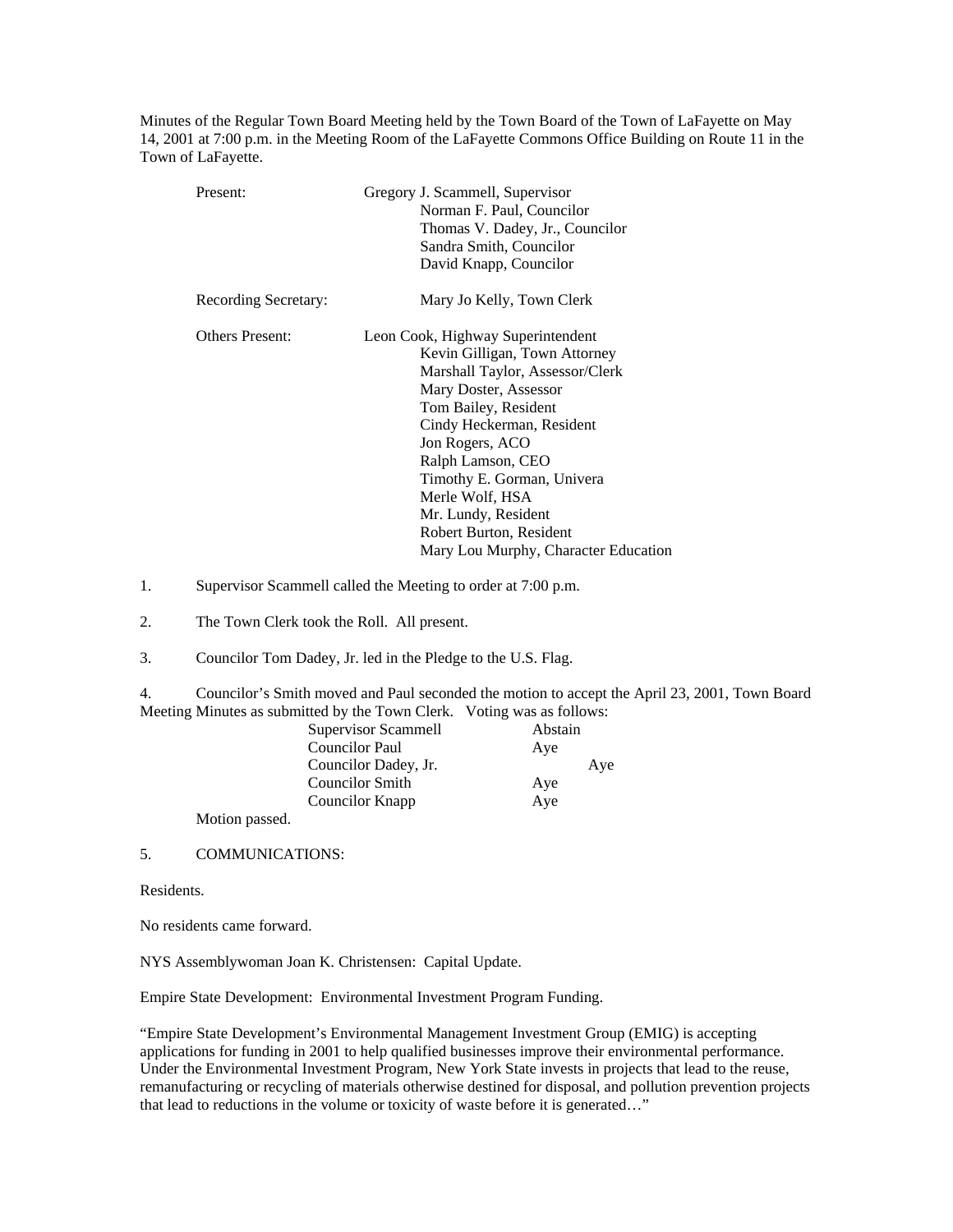Syracuse Convention & Visitor's Bureau: CNY Car Culture & National Tourism Week.

"Wednesday, May 9th…at the Empire Expo Center…"

Office of the County Legislature: May Session agenda.

"…Amending Local Law 4-2000 to further require persons under the age of 18 to wear a helmet while operating, riding, skating or gliding on a skateboard or scooter…"

Councilor Knapp noted there is nothing on the alarm system yet.

NYS Office of Parks, Recreation, and Historic Preservation: For Our Children.

"…New York State Office of Parks, Recreation and Historic Preservation is organizing an historic preservation summit to examine opportunities for integrating historic resources into community renewal activities. The one-day summit, called For Our Children: Celebrating the Past – Shaping Our Future, will be held on May 17, 2001…in Albany…"

Flora Pond: Resignation from Assessment Grievance Board of Review.

" I hereby resign my position as Grievance Board as of April 10, 2001."

Supervisor Scammell noted Flora was the Chairman as well as a Member of the Board of Review.

Onondaga County Resource Recovery: 2000 Annual Report.

"…During 2000, the Agency accomplished a number of very positive milestones…A Five-Year Agreement was reached between Agency and all commercial waste Haulers, assuring the continuous delivery of municipal solid waste through the end of 2005…Tonnage at the Waste-To-Energy Plant Facility continue to grow…we processed 335,138 tons of trash just below the 336,000-ton permit level…"

Supervisor Scammell said there is a full report available if anyone would like to look at it.

NYS Department of Environmental Conservation: Wetlands & Mosquito Control.

"Please be advised that your application for a DEC permit(s) is complete and a technical review has commenced…"

Supervisor Scammell noted this is regarding mosquito control in all wetlands.

NYS Assembly Speaker Sheldon Silver: Viewpoints 2001 (4).

"..Health Care for Children and Families, Job Creation Plan, Project SAVE Will Combat School Violence, Quality Education and Health Care, More Jobs, and Lower Taxes…"

Onondaga County Health Department: Dog Bites Public Health Priority.

"…identified the increasing number of dog bites as a public health priority…As the enclosed study documents, the number of dog bites has been rapidly escalating in Onondaga County. A summary of the findings includes: Numbers of reported dog bites have increased more than 65% during the past seven years. About two-thirds of this increase is due to a rise in reports of bites by Pit Bulls and Rottweilers…Children aged two to nine years have the highest rates of dog bites…Children are six times more likely to be bitten in the head, face and neck than are adults. One in five reported bites requires suturing…About half of the reported bites occur in Syracuse…One out of two reported dogs has prior history of biting. Less than half of these biting dogs were up to date with their vaccinations. In three out of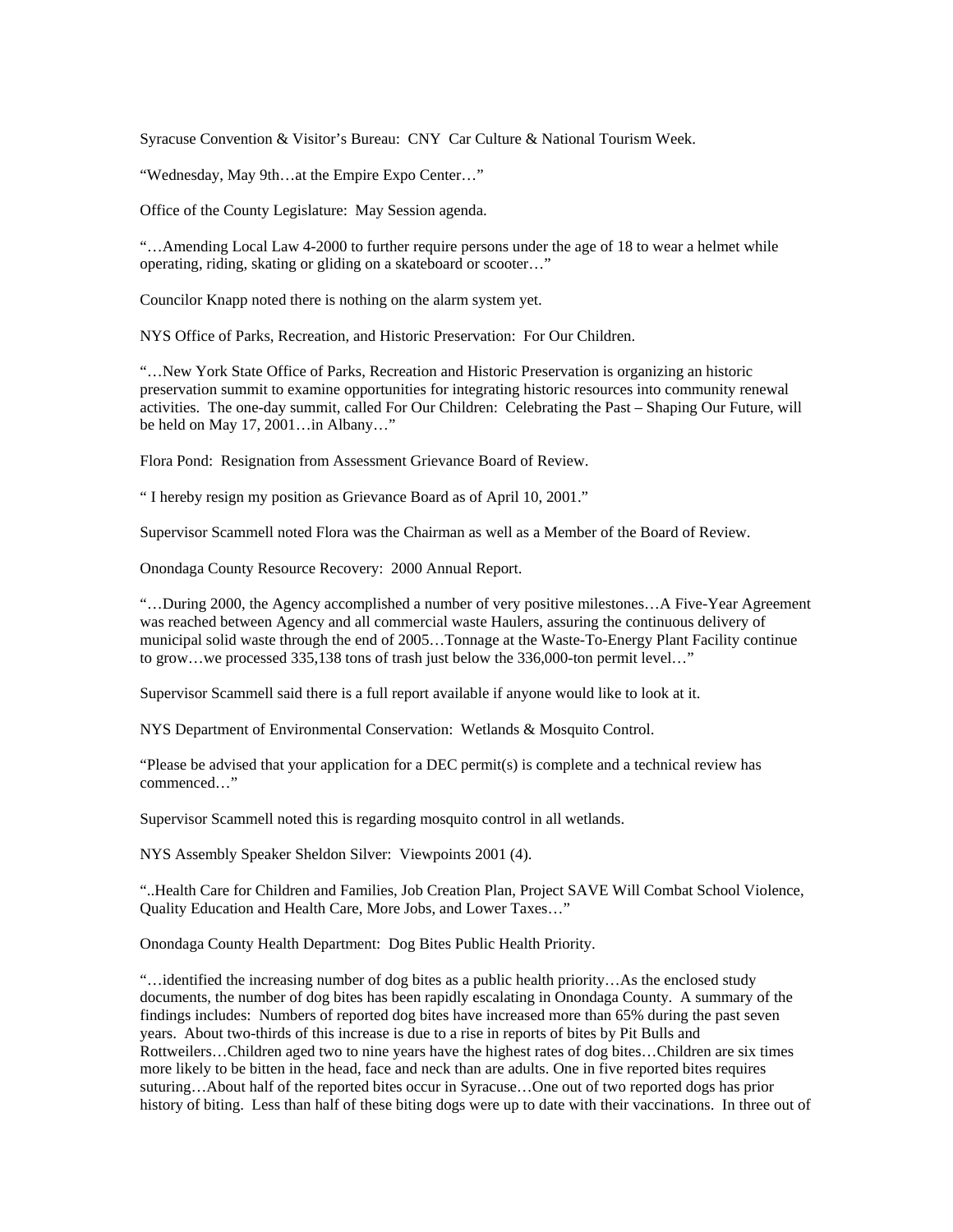four cases the dog is unlicensed or lacks licensing information…We will map dog bite incidents using geographic information system technology…reporting and mapping activities will be most helpful in identifying repeat biters and owners of dogs who are involved in multiple incidents of dog bites…"

Supervisor Scammell will forward this on to Jon Rogers.

Onondaga County Health Department: Health Promotion& Disease Prevention, 2001 Rabies Clinic.

M. Route 20 Association: Fine Junk & Rare Antiques Giant Sale.

"…Fine Junk & Rare Antiques…Giant Sale…Friday, Saturday and Sunday, June 1, 2, 3..Dawn to Dusk..Stop on your way to the Madison-Bouckville Antique Show…" N. NYS Office of the State Comptroller: Retirement Teleconference.

"…A live, interactive, satellite teleconference…Keeping You Posted…"

Robert Krivanek: Resignation from Zoning Board of Appeals.

"I hereby tender my resignation from the Zoning Board of Appeals of the Town of LaFayette, effective May 15, 2001. After 20+ years in LaFayette, I have retired and we have purchased a home in Leesburg, Virginia. I have enjoyed working with all the members of the Zoning Board of Appeals. Other than the snow, we will miss the LaFayette community."

Association of Towns: 2001 1st Annual Town Finance & Management School.

"…May 17 & 18, 2001..Holiday Inn, Saratoga…"

CNY Works: Youth Internship Work Site Agreements.

"…If you have summer internship opportunities you believe would benefit emerging workers between the ages of 14 and 21, we ask that you complete the enclosed Agreement and fill out a separate Job Description From for each job title you plan to submit…"

CNY Chapter, Leukemia & Lymphoma Society: Syracuse's 3rd Annual Light the Night Walk.

"The Leukemia & Lymphoma Society, Central new York Chapter invites you and your employees to join Joe and others from the community in the battle against blood-related cancers by forming a team to participate in Syracuse's 3rd annual Light the Night Walk. Join us in our nationwide evening walk to celebrate and commemorate lives touched by cancer scheduled for Thursday, September 20th, 2001 at Long Branch Park…"

Onondaga County Department of Personnel: 4/26/01 Teleconference on Personnel Management & Civil Service.

Supervisor Scammell advised there is a full report available if anyone would like to review it.

Univera Healthcare/Healthcare Services Association of CNY: LaFayette Health Center.

"…Tragically, however, the recent reorganization efforts by Crouse have resulted in the demise of this residency program. As a result, the SUNY physicians who provided services at the LaFayette Health Center will soon no longer be available to provide clinical care at the center. HSA, on the other hand, would very much like to continue to provide health care services to the LaFayette community. However, with the demise of the Family Practice residency program, funding for such services has also gone awry. This lack of funding for the continued provision of health care in the LaFayette area may force HSA to close its LaFayette Health Center and withdraw from providing care to the LaFayette community…"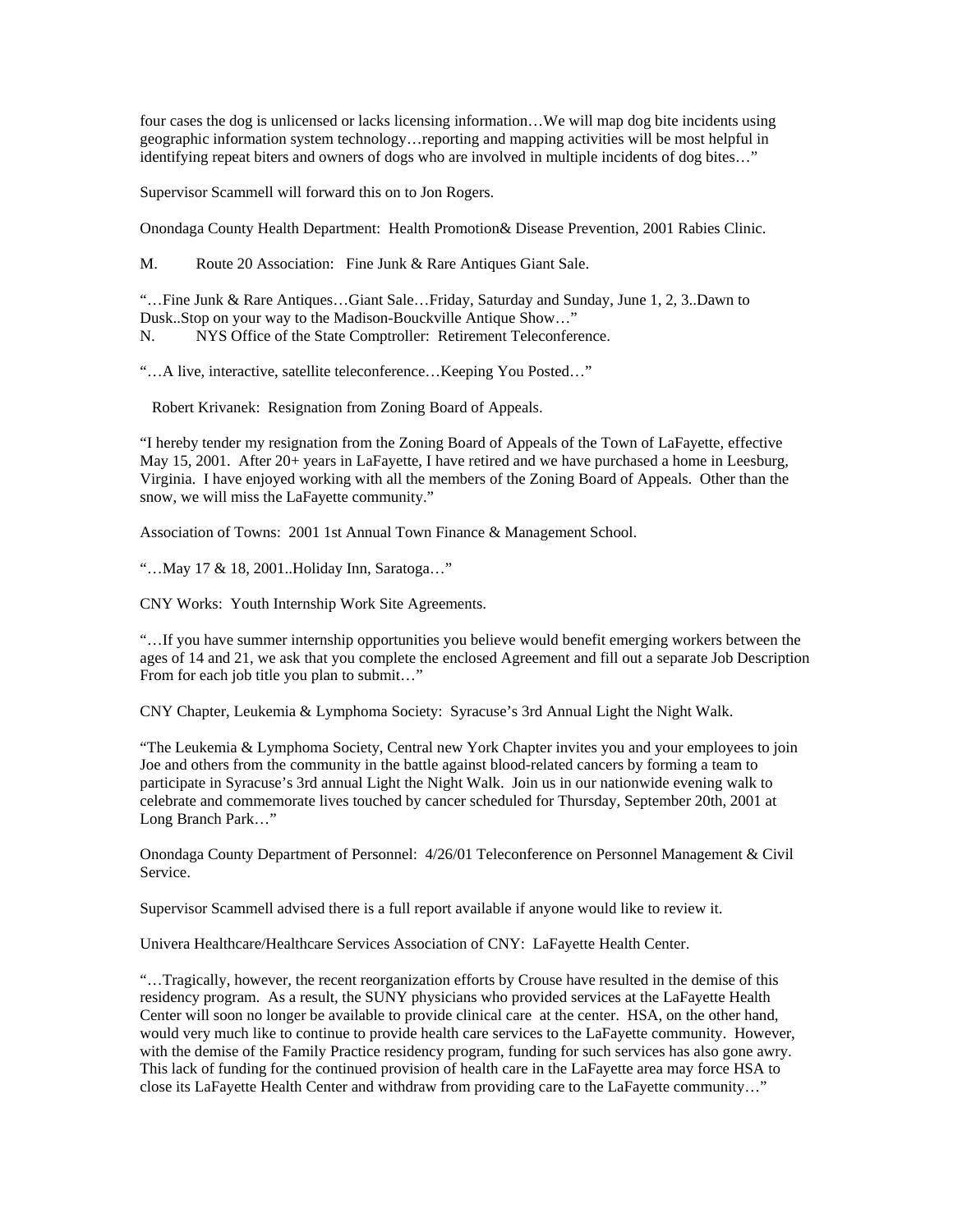Supervisor Scammell introduced Mr. Tim Gorman, Sr. Vice President and General Counsel for Univera and and Mr. Merle Wolf Exec. Vice President of HSA.

 Tim said they just wanted to let the Board know what is going on with the Health Center. If you go back a few years ago, Dr. LaDolce had a practice here. They acquired his practice and he then went to work at University Hospital for teaching. They put an 18,000 square foot medical center down the road. They have over 6,000 patients. 60% are from the immediate LaFayette area. They were very disappointed when Crouse decided they would no longer participate in the program. They had hoped to continue the program but those efforts have proven to be unsuccessful. They continue to look for other partners so they can continue offering the medical services for people in this community. The residency program will end in mid-July. The faculty from SUNY will be phasing out their teaching responsibilities and their practice responsibilities also during the summer. If they don't have a plan in place by the end of July, they'll have to make some hard decisions. One possibility would be to close down the facility and arrange for coverage for the patients at surrounding facilities. They would rather try to work with some other partners to see if they could develop a staff and provide health care services there. They have way too much space in that building. They at best need 9,000 square feet. If the town is aware of any other uses the town might have, they would talk to the folks about this. They may see if they are able to arrange with another partner for the provision of health care. They may be seeking state or federal funds to help subsidize that practice at least for the early years of the program. There are several programs they would be interested in looking at that they would be happy to meet with the Town Board and go into detail about. They have no plans to close the center right now but it could happen. If it does, it will be mid to late summer.

 Merle said the key to it is the staff themselves. HSA has been very willing and will continue to plan to provide services to the residents but with the lack of physicians they are scrambling since Crouse served notice that they were pulling out. They are looking into doing some major recruiting which has not led them to any success. Now with the physicians and residents leaving, it really leaves them with a major problem as far as being able to continue medical care. They are presently searching for attention for those patients who need continuity of care and helping them get it at other facilities hopefully. They are not happy about this but continue to look for alternatives but wanted to make sure they let the Town Board know what they were doing. He would be happy to meet with the Town Board Members individually if they would like to discuss this.

Tim said they do have other facilities in different areas.

 Councilor Dadey, Jr. asked about the relationship between Univera and Health Services of CNY. Tim said they are sister companies. HSA is an ambulatory health facility and Univera is an

insurance company, an HMO. They provide the insurance which provides the healthcare.

Councilor Dadey, Jr. asked him to explain the non-for-profit status. Someone makes money.

 Tim said they don't. They are formed not to make money for their members, the directors or the people who formed the company. It is charitable, to do good cause for certain areas. They have a taxexempt status from the federal government. They are really formed to just do good works. Their employees are paid salaries and they have no type of profit-sharing.

Councilor Dadey, Jr. asked the square footage.

Merle said between 18 and 20,000 square feet.

Councilor Dadey, Jr. asked if they knew the value.

Tim said between 1 ½ and 2 million dollars.

 Councilor Dadey, Jr. said they currently pay no property taxes to LaFayette, county taxes or taxes to the LaFayette School District.

Tim said that is correct.

Councilor Dadey, Jr. asked what they would be asking the Town Board to do.

 Tim said they would be looking for: (1) the Town Board needs to know what's going on because people will be asking them, and (2) if they are able to put together some type of program, they might ask the Town Board to attend a meeting or facilitate a meeting with Assemblywoman Christensen or Senator DeFrancisco or perhaps Congressman Walsh to see if they could tap into some existing programs.

Councilor Dadey, Jr. asked if he meant from the state and federal level.

 Tim said maybe even at the county level. He doesn't think they would be asking for funds from the town.

Councilor Dadey, Jr. asked how many employees they have.

Merle said about 20-25 excluding the physicians.

Councilor Dadey, Jr. asked how many of them live in the Town of LaFayette.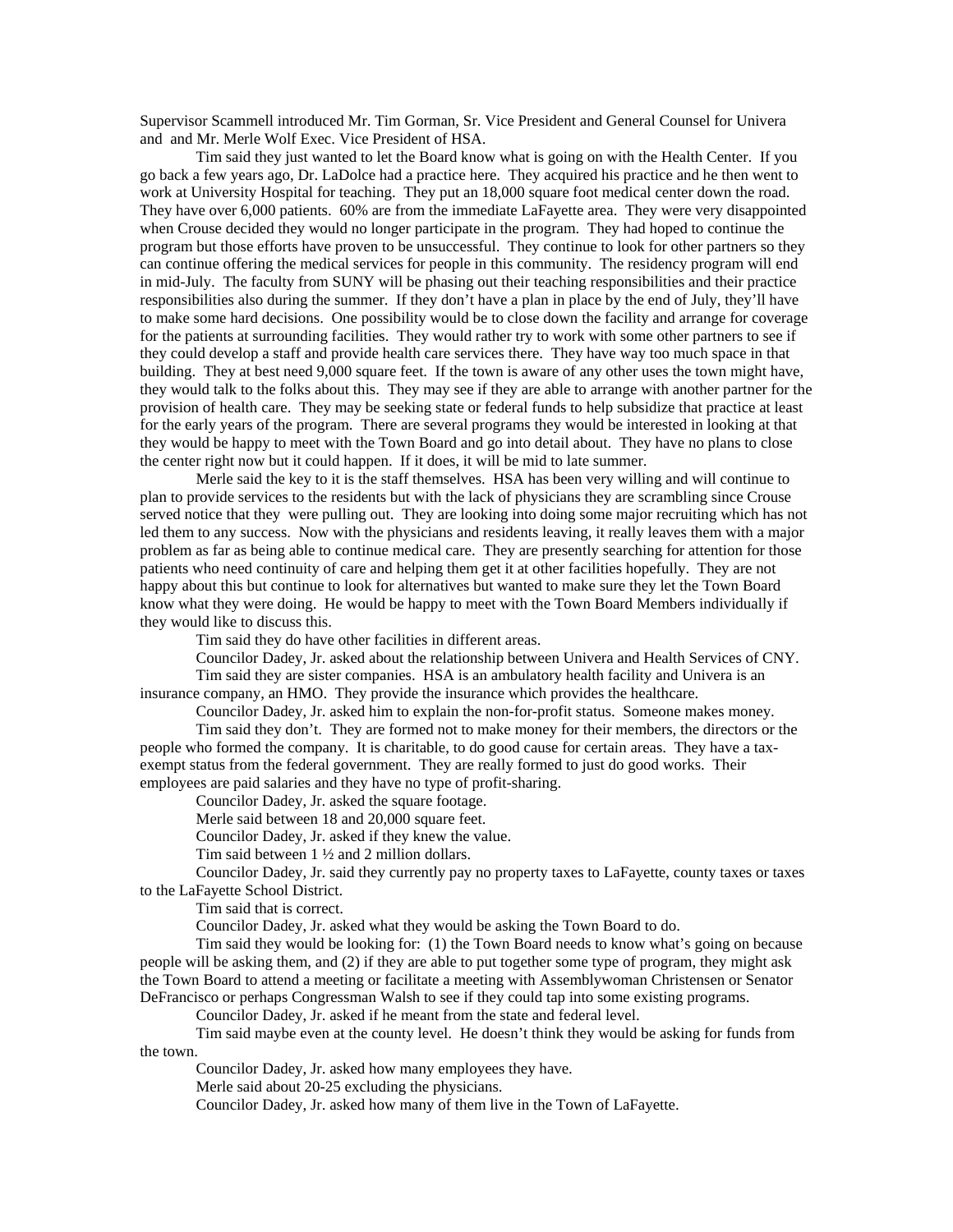Merle didn't know.

 Councilor Dadey, Jr. asked when they said 60% of the patients are in the immediate LaFayette area, what would they consider the immediate LaFayette area?

 Merle said Nedrow, Pompey, Fabius and south of LaFayette. Within about a 10 mile radius you will get about 60%. Between 3,000 and 3,500 patients are in this general area that look for medical care from the Health Center. 6,000 use it on a regular basis which means they have had an appointment within the last 18 months. Of that number, about 1,500 are insured by Univera.

Councilor Dadey, Jr. asked the cost to operate the facility on an annual basis.

 Merle believes last year the operating budget was a little over 2 million dollars. The way the funding sources with the residency program were, it's a little difficult to be exact.

Councilor Dadey, Jr. asked if they had an annual report or 990's the Town Board could see.

Merle said it would be for all of HSA, not just for LaFayette.

 Supervisor Scammell asked if there were any health centers similar to LaFayette in this regard, facing similar problems.

Merle said no because this is the only one they have that has the residency program.

Councilor Paul asked if another residency program could come out here.

 Tim said they would love to have this happen but it doesn't appear this will happen. They would be happy to speak to other similar non-for-profit organizations or private physicians.

 Councilor Paul asked if a group of private physicians could purchase this from them. Tim said yes.

 Councilor Dadey, Jr. asked if they could find a tenant for the other half of the building they don't use, would it solve their problem?

 Tim said it would certainly help. If the other tenant wasn't non-for-profit, it would be half the building back on the tax roll.

Mary Jo said the building is currently assessed for approximately \$1,370,000.

Tim said some new information has come in over the last couple of days that is hopeful.

 Councilor Paul asked if a final decision was made to close it down, how much time would be given to the patients?

 Tim said they have to get permission to close the Health Center and there has to be a closer plan. It could range from 30-90 days.

 Merle said the issue of August 1st is due to the residents leaving in the later part of July along with 2 physicians which makes the termination date August 1st. They do have physician coverage past that date. There is some additional coverage from their other existing facilities. He met with the staff last week to tell them what he is telling the Town Board tonight.

Councilor Knapp asked if there has been any communication to the patients.

Tim and Merle said not yet.

 Merle said he has a letter on his desk which he hasn't sent out because they still have some level of optimism they can work something out. They have told their staff for inquiries to say the residency is closing. The staff and residency will be leaving in the summer. They are trying very hard to find alternative providers to come in and they are optimistic they can. If not, they will have to close the Center. At this time they have not decided to close.

 Councilor Smith said this leaves a lot of anxiety in the community to decide if the patient is going to stick it out to see what happens or seek another physician.

 Councilor Paul asked if any of their other facilities have experienced anything like this. Merle and Tim said no.

 Tim said this facility is exceptional. Here they have a whole program and the funding changing dramatically.

Councilor Knapp asked if the Central Square Center stands on its own two feet.

Merle said yes but it looses some money.

Councilor Dadey, Jr. asked for a ballpark figure of the whole corporation budget.

Merle said HSA said their annual operating budget is about \$80,000,000.

Councilor Dadey, Jr. asked if HSA as a corporation is seeking some closer for the whole

corporation or just thinking of closing this one practice.

Merle said this is unique because Crouse pulled out on them.

 Councilor Knapp asked when we meet with the state or federal representatives, do they have some idea of exactly what we will be asking for?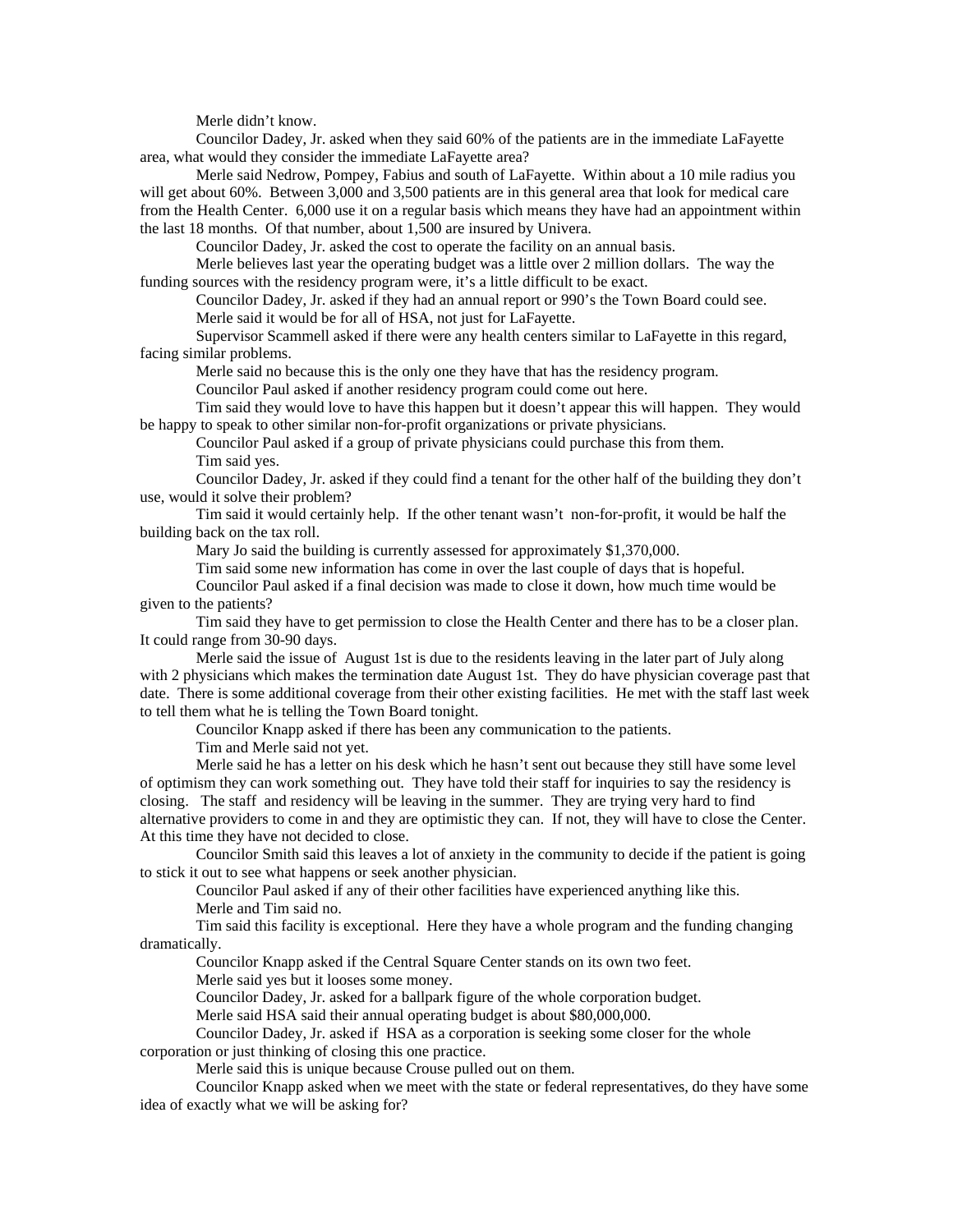Tim said yes. It would be a waste of time if they didn't have some idea.

Councilor Knapp asked if at other centers they have set procedures up for us to follow.

Merle said yes. He explained two other organizations that have sought funding.

Councilor Smith asked if there was anything the Board could do now.

 Merle said not unless they have some really good ideas that they haven't thought of, he would be open to any suggestions of people they should talk to. He would ask for any of them to call him.

 Councilor Dadey, Jr. asked if they had attempted to set up a meeting with Congressman Walsh. Tim said not yet. They don't have a plan to present to anyone yet.

Merle said they are still looking into grants that are available.

 Councilor Dadey, Jr. said to let the Town Board know when a meeting is in place and he thinks the Board will all try to be there.

Supervisor Scammell said they would all like to help.

Councilor Dadey, Jr. believes they could meet in this building if they would like to.

Councilor Knapp asked how many physicians they need to have up here full-time.

Merle said two full-time physicians and two full-time nurse practitioners.

Councilor Knapp has heard there are some physicians around town looking for rental space.

Merle said any information like that, a lead they can follow-up on, they would be happy to know

about.

Councilor Dadey, Jr. asked if it would make sense to try to get an article in the paper about this. Tim doesn't think so.

Thank you card from Jamesville-DeWitt.

Other.

There were no other communications.

7. REPORTS:

Departmental (4th Monday).

Supervisor Scammell advised since there is only one meeting this month Departmental Reports may also be given.

Animal Control – Jon Rogers, ACO

No report submitted.

Code Enforcement – Ralph Lamson, CEO

A written report was submitted.

Highway – Leon Cook, Highway Superintendent

Leon said they have gone around three times on all the roads and they have one more time to go around for brush. Earth Day was the 28th. They had one full load of tires that were picked up and one full load of trash. Last year they had ½ load of tires and two loads of trash. They started their regular cleanup on the 5th. They really got an awful lot this year. They will probably be the rest of the week hauling the stuff out that was brought in. It looks like they will be having about 4,000 at \$54/ton to take it to the county.

Councilor Knapp asked about the scrap metal.

 Leon said it's \$32. They will probably have enough scrap metal to pay half of the cost to the county. Next Meeting he will give a full report on this. He attended the meeting about writing letters and letters have been sent out to Pataki. Clifford attended a class to be the competent person on ditching and he got a diploma. Rod went on this so they have two guys for this now. Earth Day people worked hard picking up stuff. Monday morning about 6:00 he was coming down Route 11 and he saw a trash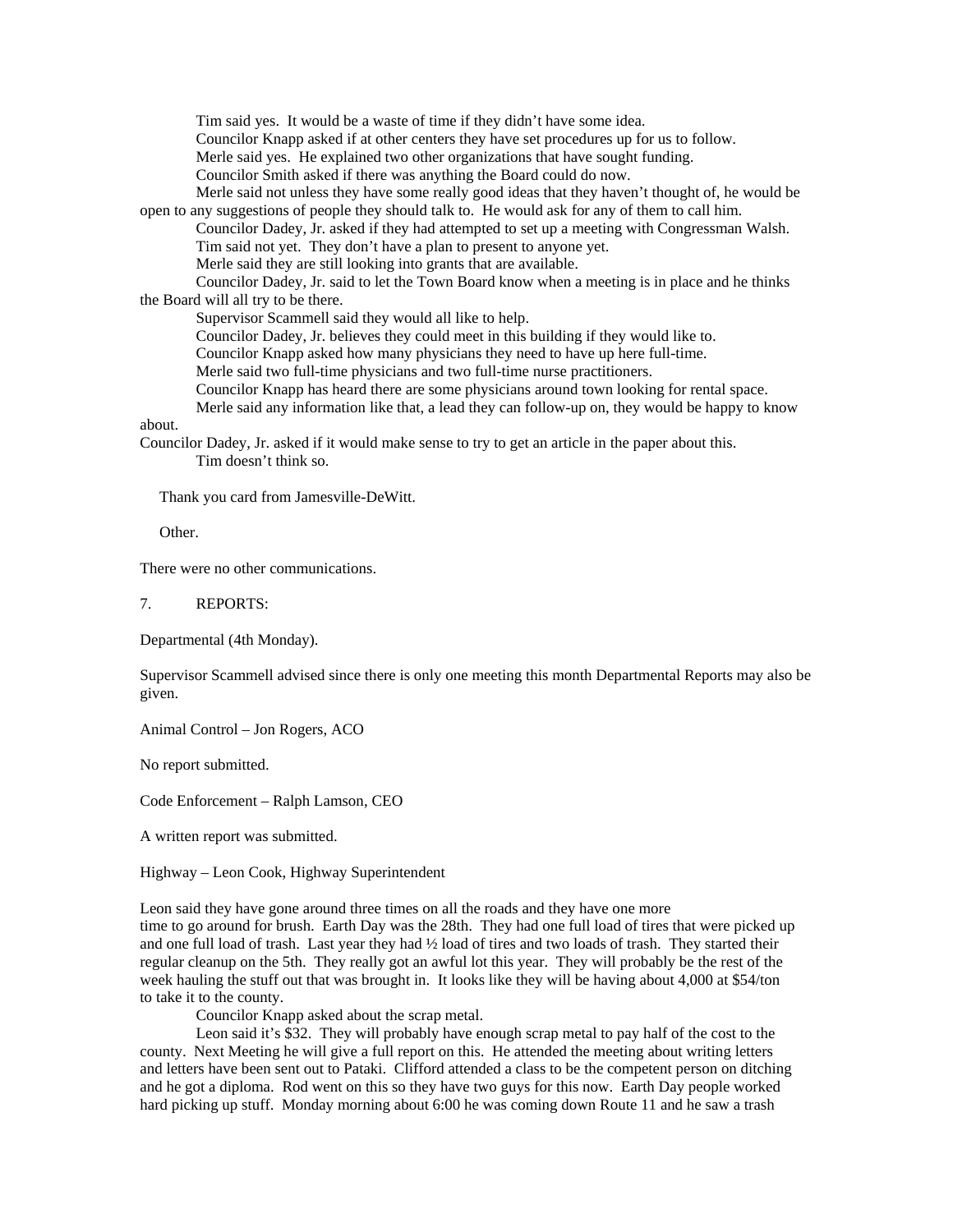truck with everything flying out of it along the road that people had just picked up. The driver stopped at a house and Leon got out to talk to him. The driver said it wasn't his fault and he couldn't help it. Leon thinks we should rewrite the contract that they have to have a cover so they won't loose trash along the roads.

Councilor Dadey, Jr. asked who the hauler was.

 Leon said Waste Management. He noticed Syracuse Haulers had a canvas on their truck this morning. He thinks when we renew our contracts with them, this should be addressed. You have volunteers that risk their lives and go out and pick these papers up along the side of the road and you have a person like this who doesn't care.

Councilor Knapp asked if he spoke with OCRRA.

Leon said no.

Councilor Knapp said they have a group that follows up on this.

Leon said he was hoping for support from the Town Board on this.

 Kevin said the DEC follows up on these things and tickets the drivers. He asked if Leon could remember the date.

Leon said the 30th on Route 11 north. Just a few minutes past 6:00 a.m.

 Kevin thinks we can take a look at the contract to see what's in there but he knows it's a violation. Councilor Dadey, Jr. asked him to send a letter on behalf of the Town Board.

Kevin will write a letter if the Board would like him to.

Ralph believes this falls under his jurisdiction.

 Leon said the driver has no control because the homeowner is suppose to put everything in a plastic bag so when they dump the contents into the hopper and go down the road it won't blow out.

 Kevin said once the stuff is in the truck, it's the driver's responsibility to be sure it doesn't litter the roads.

Councilor Knapp said the driver needs to dump the hopper more often.

 Mary Doster said she got a letter in the mail from Capital saying that Waste Management has just bought out Capital.

Ralph will write a letter to the hauler.

Justice – Malcolm Knapp/Maureen Perrin,Town Justices

The Court heard 381 cases and collected \$26,281.

Library – Nancy Baker, Library Director.

No report received.

Recreation – Regina Reinschmidt, Rec. Coord.

No report received.

Town Clerk – Mary Jo Kelly, Town Clerk

Written report received along with Final License Sales Audit from DEC for 1999-2000. License sales completed and account is in balance.

Town Supervisor – Gregory Scammell, Supervisor

Written report submitted.

Councilor's Dadey, Jr. moved and Knapp seconded the motion to make the following transfers:

| To: A1620.2                | Buildings | Equipment    | \$10,000.00 |
|----------------------------|-----------|--------------|-------------|
| <b>From: A599</b>          | Surplus   | Tower Rental | \$10,000.00 |
| Motion passed unanimously. |           |              |             |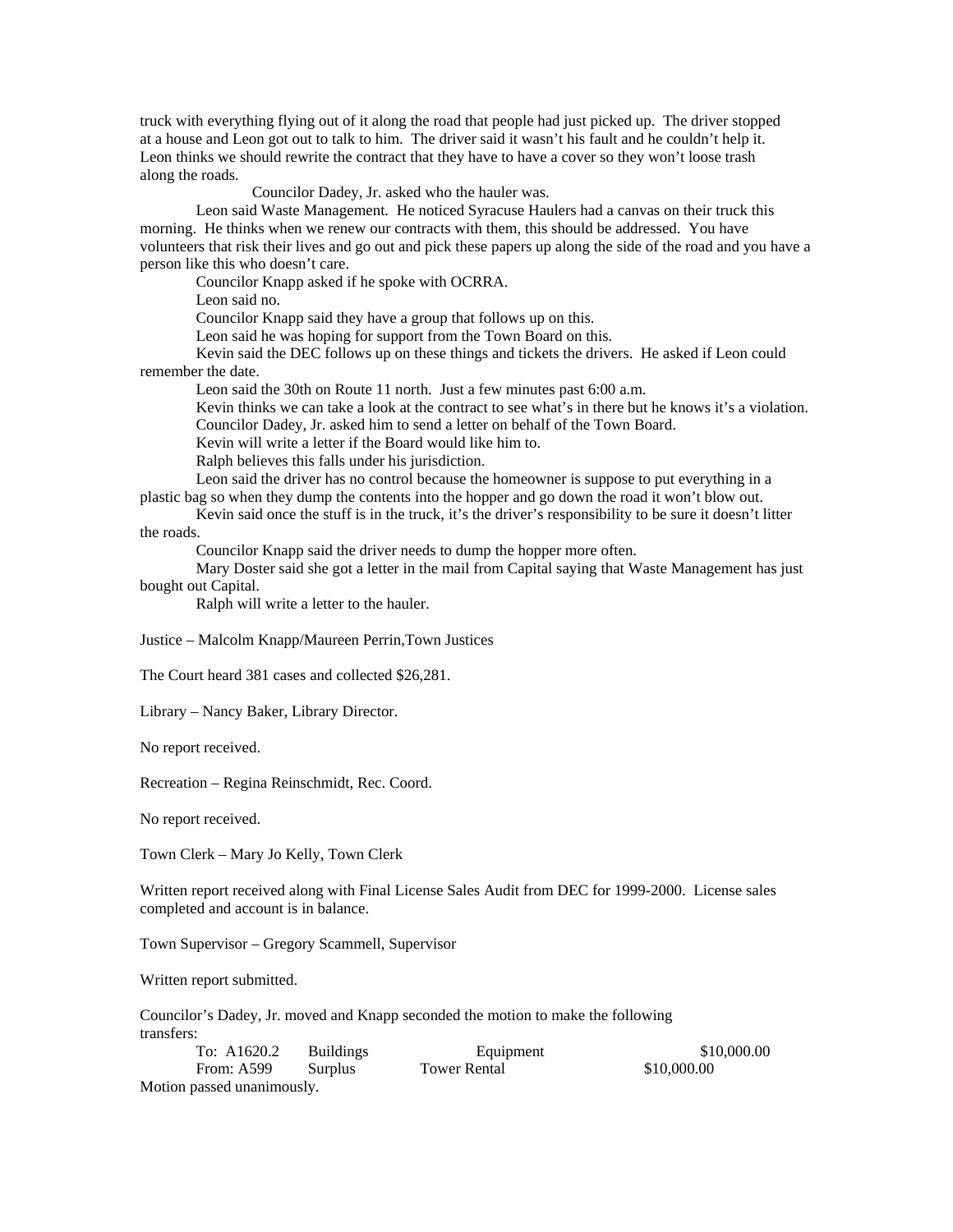Supervisor Scammell reminded everyone we will not be meeting the 4th Monday in May in observance of Memorial Day.

Committee (2nd Monday).

Communications and Technology

Town web site.

Mary Jo said some of the Minutes have been posted.

Town office phone system.

Supervisor Scammell thanked Marshall for all his work on this.

Marshall said it was a team effort. He needs someone to make a motion for Syracuse

Telecommunications to sell our old system. They think they might get about \$700 for it.

Councilor Knapp moved since the phone system is surplus and no longer needed for town purposes, he authorizes Syracuse Telecommunications to sell it for whatever they can get for it. Councilor Smith seconded the motion . Motion passed unanimously.

 Marshall asked Councilor Knapp if he gave the security company the new phone number. Councilor Knapp said no.

Marshall said it's hooked up so he can do this now.

Environmental and Conservation Advisory Board.

Hamlet Four Corners beautification.

Supervisor Scammell said they are working on the 4 corners. This group is going to do the 4 planters in Town and the Garden Club is taking care of the Community Center.

Employee Policies and Benefits.

Vacation Days update and retirement 65 to 55.

 Mary Jo submitted a memo regarding the vacation days and retirement of 65 to 55 with 10 continuous years of service. The guys at the Highway Dept. noticed that after 10 years they would be loosing 3 days of vacation according to the new schedule. They also noted the old policy had 55 years for retirement with 10 years continuous service to retire with benefits.

 The Board asked Mary Jo to draft the changes in the policy and to make the changes effective for anyone hired after the adoption date for the 65 years and new vacation schedule. Mary Jo will submit the new draft at the next meeting.

Highway.

New EPA ditching requirements.

There was nothing new to report.

Drainage issues on Summer Ridge.

Leon is going to work on this over the summer. He said there's not all that much that can be done about the water running down the driveway.

No Littering sign request at Tully Farms and Bear Mountain Road.

Supervisor Scammell had a request from one of the residents to replace the No Littering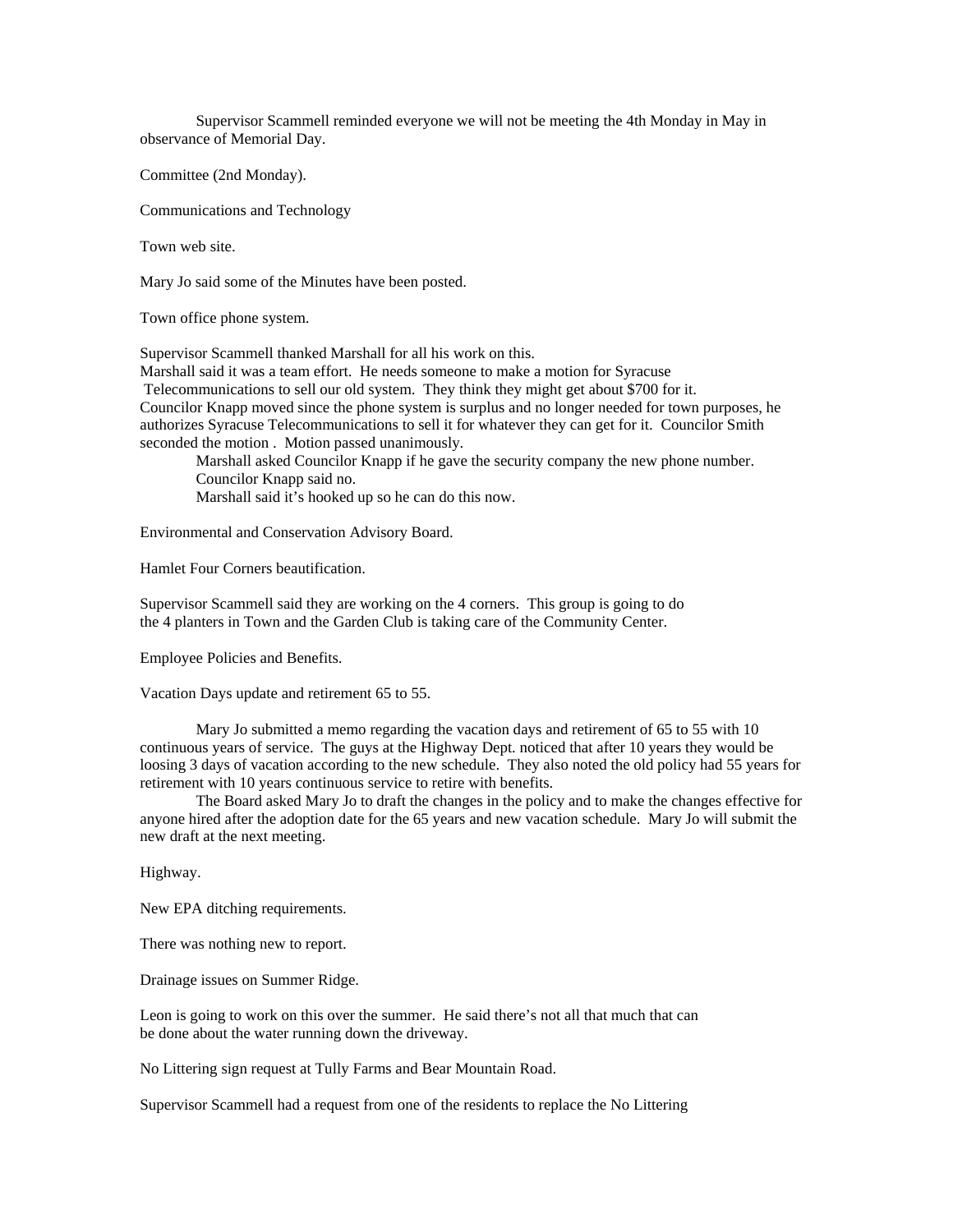Sign. They said it was taken down when fishing season started. Leon said they put one up last year. He will take care of it.

OCCRA Liaison.

Intermunicipal Feasibility Study.

Nothing new to report.

Annual license renewal process and hauler problems with flyaway trash.

Discussed earlier in the Meeting. Councilor Knapp will check with other towns to see what they charge for permits.

Physical Plant.

Councilor Knapp said there will be vouchers before the Town Board tonight for water problems. The first one is for the filter tank that takes the chlorine back out of the water after it's done its job. A few days later, the big holding tank had a problem. It had to be replaced too. Councilor Smith asked if they put metal back in.

Councilor Knapp said no, they used fiberglass.

Recreation and Youth.

Bailey Park: dumpster, recreational options, basketball hoop, additional sand and safety hazard (left over posts in former tennis court).

Councilor Knapp asked due to the little amount of trash that is generated down there, could we put a 55 gal. drum down there with a bag in it and when the guys mow they could change the bag and throw the old one out?

Leon said the drums and bags don't work very well with the dogs around.

 Councilor Knapp said the Town could buy a can with a lid on it and put it down there and chain it to a tree. He will talk to Leon about this later.

Supervisor Scammell asked about the basketball hoop.

Councilor Knapp said Kevin Gale fixed that a long time ago.

Supervisor Scammell asked about the posts left over from the former tennis court.

Councilor Smith and Leon will look into this.

Town ball-field insurance for Women's and Men's Softball Leagues.

Supervisor Scammell asked about the insurance.

 Councilor Knapp said the teams have the insurance certificates and everyone is covered. They did it right through Reagan Insurance.

LaFayette Beach Transfer.

Nothing new to report.

LaFayette Beach neighbors' concerns: noise, parking, access/hours.

Nothing new to report.

Lacrosse program facilities evaluation and re-siting.

Councilor Knapp believes they should set up a meeting for this. Supervisor Scammell said we need to decide if we need port-a-johns down there this year.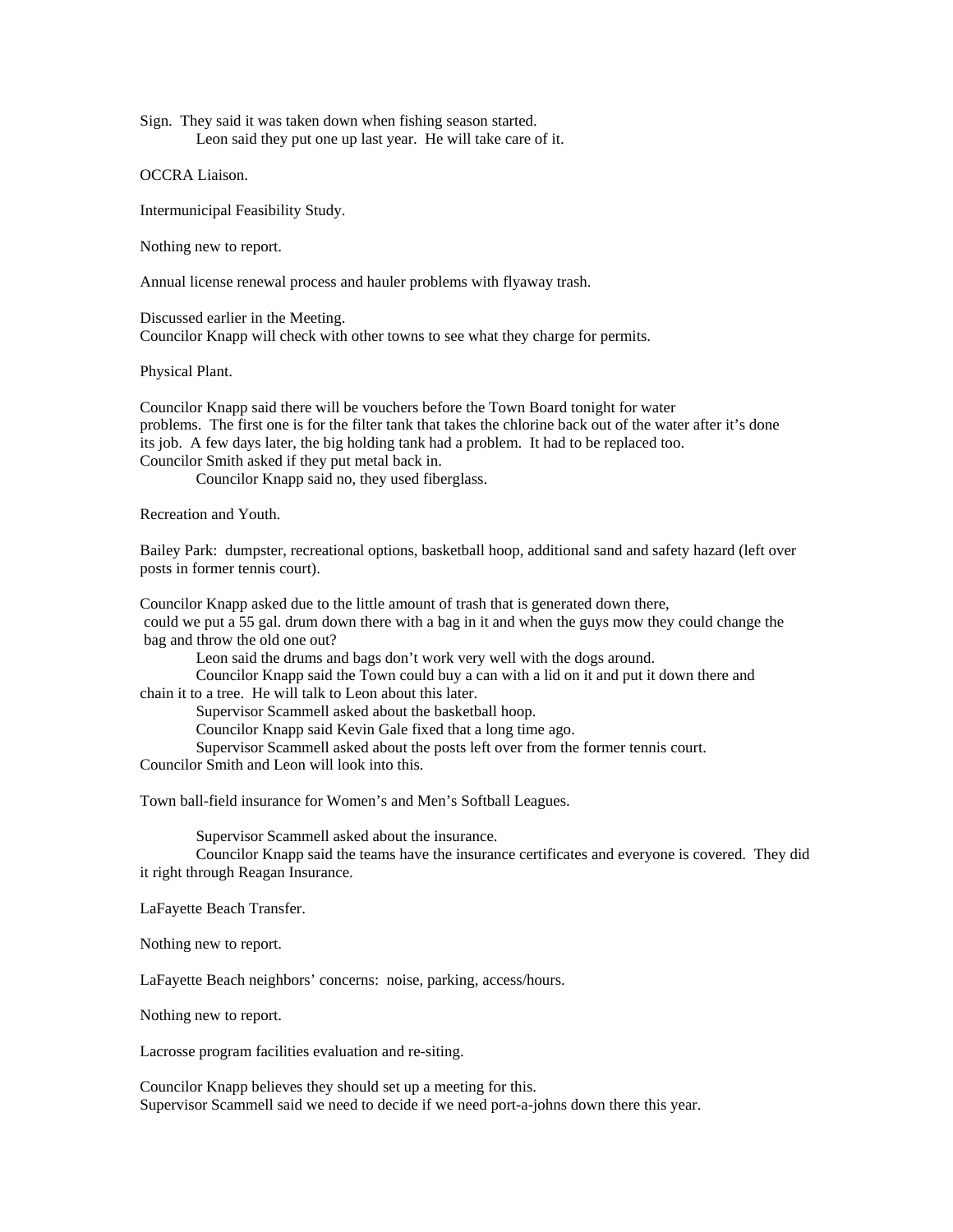Councilor Knapp said we need to talk to Kevin about doing what he did last year on league nights. He shut the lights off every night at 10:00.

It was decided to try this to see if it works before we do anything else.

Councilor Knapp will ask Kevin if he thinks anything else is needed.

Marshall said the High School is going to hold their picnic at Stafford Park.

Mary Jo said they did last year too. Everything went fine.

Councilor Knapp said they got everything picked up down at Stafford Park and really got a

lot of items on the safety list taken care of. The Fishing Derby was a great success.

 Councilor's Knapp moved and Dadey, Jr. seconded the motion to have porta-johns installed at the Beach from June 1, 2001 through August 31, 2001. Motion passed unanimously.

## Safety.

Leon said he and Regina did water tests. The one from the Community Center was dropped so they have to do that one again. The one at the Highway Dept. has to be done over again too. As soon as Regina can get together with him, they will do the retesting. There was a slight trace of bacteria in the water at the Highway Dept. which could be from him taking the sample wrong.

 Councilor Smith said Tony Minieri was suppose to get the grate for the pool to Leon. Leon said he hasn't yet.

Councilor Smith will get in touch with him.

 Leon said the grate at the pool is a very unsafe situation. If it doesn't get done, he would like approval from the Board to have a frame built and get it done. If you don't get it done before the pool is open, you will be going through the same thing we have been going through.

Councilor Knapp asked where this goes.

 Leon said between the building and the new pavement. Right now it has a piece of screen over it. Supervisor Scammell asked if he had any idea about the cost.

Leon said about \$400 - \$450.

 Councilor's Knapp moved and Smith seconded the motion to authorize Leon Cook to contact a welder to make the grate and not to exceed \$500. Motion passed unanimously.

Councilor Smith will talk to Tony and be sure he doesn't already have it made.

9) Senior Transportation and Housing.

Housing Survey. SU Links Program complete.

Supervisor Scammell said the S.U. student, Ben, said the majority of the people he interviewed thought they were able to stay in LaFayette if they wanted to.

Mary said last summer Dave Muraco said he might build a senior citizen building at Willow Wood in the future.

Transportation Survey: MCOA.

Nothing new to report.

Service Awards.

Councilor Dadey, Jr. asked Kevin if it doesn't spell out who is on the Service Award Committee. Kevin said yes. Four people are on the Committee.

Councilor Dadey, Jr. said 4 people have been appointed to this Committee from the L.F.D. Kevin said right now the only 2 designated members of the L.F.D. are John Harper and Larry Paige. This will not change unless there is notification of two different members. He advised we can change the administrator in 2002. You can discuss this when the Committee meets again.

Water

OCWA Construction Contracts.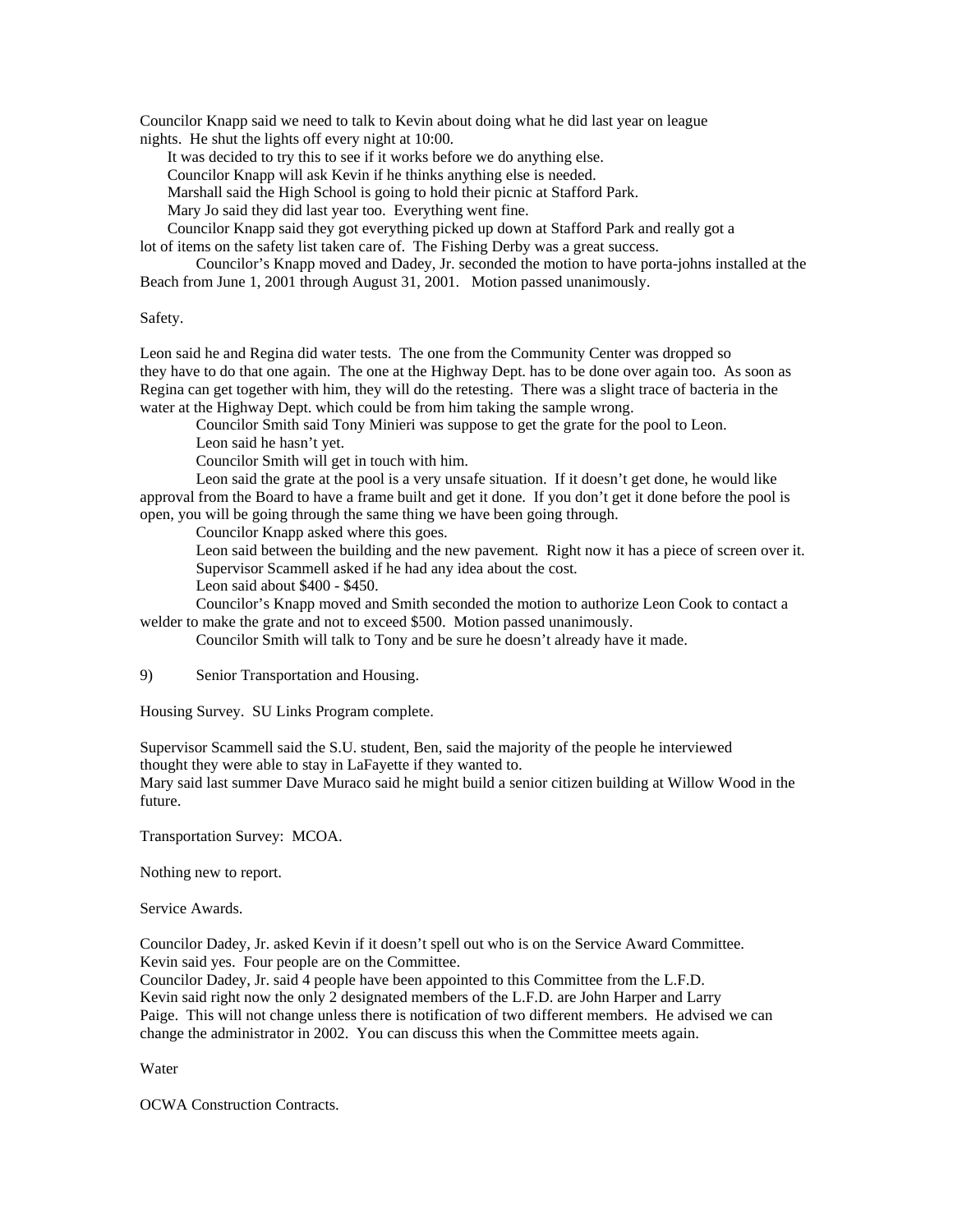Councilor's Dadey, Jr. moved and Knapp seconded the motion to approve the sample letter to be sent out on LaFayette letterhead and signed by Supervisor Scammell in support of OCWA. Motion passed unanimously.

Mary Jo will type the letter.

#### Zoning

Digitized zoning map.

Supervisor Scammell said our current zoning map does not go down to the parcel level. In order to make this right for the future, it would be necessary for us to adopt a new digitized map down to the parcel. The map would be the same as it is now but you would be able to know exactly what parcels were in or out of a district.

Public Horse Stables, schedule public hearing.

Supervisor Scammell submitted a proposal for what a new public horse stable definition would look like.

 Councilor Dadey, Jr. introduced a proposed amendment to the 1970 Zoning Ordinance, related to the location of Public Stables within the Town of LaFayette, and made the following motion, which was seconded by Councilman Knapp.

 WHEREAS, no other agency has the legal authority or jurisdiction to approve or directly undertake the adoption of an Ordinance in the Town of LaFayette, such that there are no other involved agencies within the meaning of the new York State Environmental Quality Review Act (SEQR) with respect to the proposed adoption of said Ordinance, with the result that the Town Board shall act as lead agency in this matter, and

NOW, THEREFORE, it is

 RESOLVED AND DETERMINED, the adoption of said Ordinance is a Type I action for purposes of environmental review under SEQR; and it is further

 RESOLVED AND DETERMINED, in the event said Ordinance is adopted, a full environmental review will be undertaken specific to the facts and circumstances of each application such that the requirements of SEQR will be observed as part of the application process; and it is

 RESOLVED AND DETERMINED the Town Board has determined that a short environmental assessment form (EAF) shall be required in connection with this matter; and it is further

 RESOLVED, that the Town Board conduct a public hearing as to the adoption of proposed Ordinance at the Town Hall located at 2577 Route 11 on June 11, 2001 at 7:00 p.m., or as soon thereafter as the matter can be heard, at which time all persons interested in the subject shall be heard.

 The question of the adoption of the foregoing resolution was duly put to a vote and upon roll call, the vote was as follows:

| Gregory Scammell                                              | Supervisor          |       | Voted |     | Yes |
|---------------------------------------------------------------|---------------------|-------|-------|-----|-----|
| Norman F. Paul                                                | Councilman          | Voted |       | Yes |     |
| Thomas V. Dadey, Jr.                                          | Councilman          | Voted |       | Yes |     |
| Sandra Smith                                                  | Councilman          |       | Voted |     | Yes |
| David Knapp                                                   | Councilman<br>Voted |       | Yes   |     |     |
| The foregoing resolution was thereupon declared duly adopted. |                     |       |       |     |     |

Industrial Zones

Nothing new to report at this time.

Communications/Cell Towers.

These will be looked into.

### Comprehensive Plan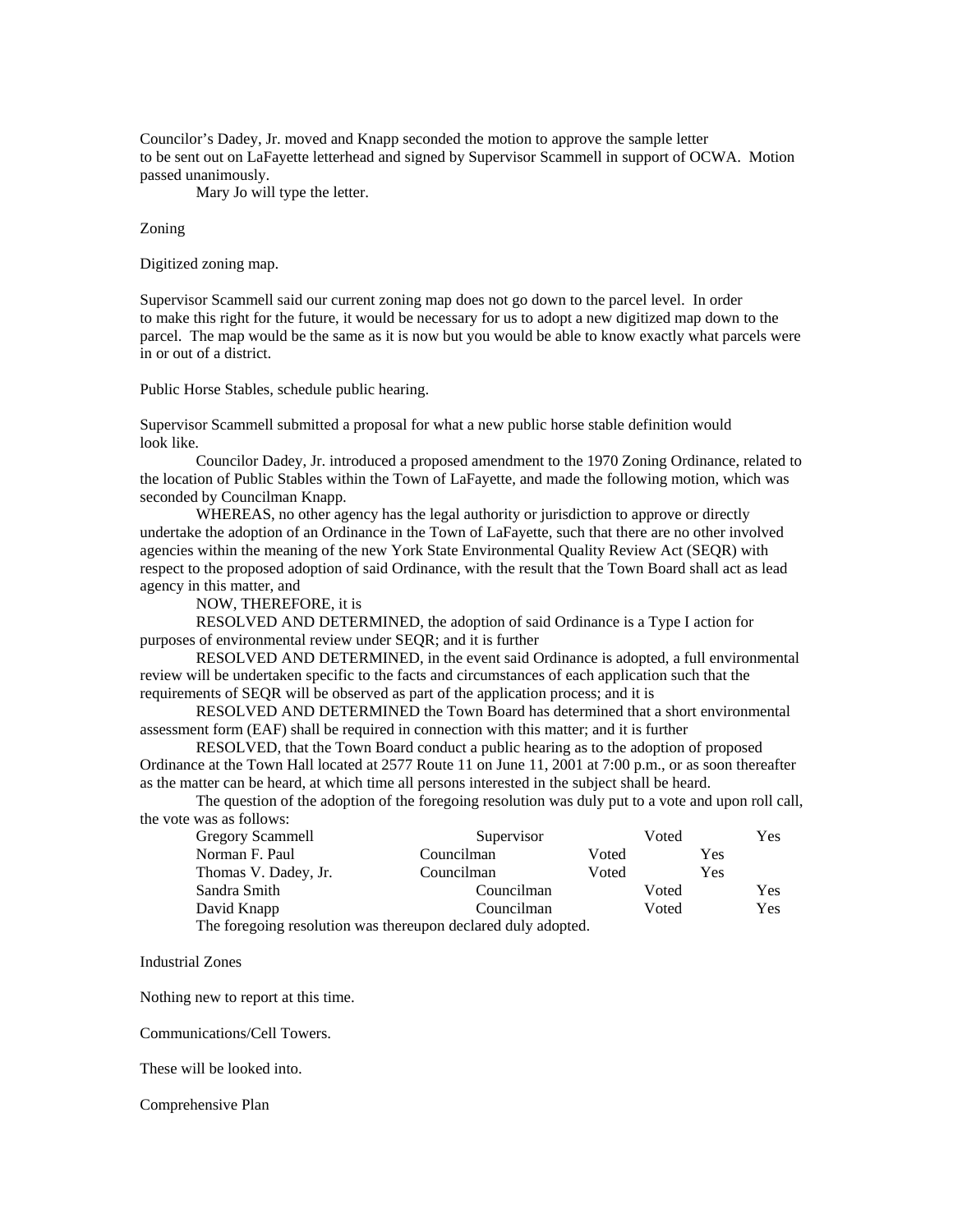Supervisor Scammell said the Comprehensive Plan considers the zoning map, the 1970 Zoning Ordinance, the 1988 Land Use Plan from Onondaga County Planning and all the decisions that have been made to date regarding zoning and planning. Once we are through with these items, he will discuss whether we need to get the Comprehensive Plan updated.

# 8. UNFINISHED BUSINESS AND ACTIVE PROJECTS

A. Litigation and other legal matters.

Hamlet SE Corner Properties – Grey Building and Coral House/Route 20E, red

Brick/Route 11S. Bankruptcy sale 5/8.

Kevin said the auction took place.

Councilor Dadey, Jr. said Ron Bush bought the coral house for \$16,000 and Dave Muraco bought the gray and brick buildings for \$5,000.

Councilor Knapp said plus the \$21,000 which will be placed on the January tax bill for

counsel and engineering fees. He said there is some concern. Ron Bush noticed the locks were changed on his house. He called the county and they said it must be Bay City Funding who changed them. When he called them, they didn't authorize any changing of the locks. They are just trying to figure out what's going on.

Kevin said once they have the title, it will be all set. He noticed the plywood has been torn off the building closest to Doupe's.

Councilor Knapp asked if the house, the gray building and the brick building were tied together.

Ralph didn't know. If the house is tied into the other buildings at all.

Councilor Knapp asked about the septic.

Ralph doesn't think they are tied together.

Leon advised Ron Bush said the house had its own septic tank and well.

2) Apple Ridge assessment.

Marshall said they filed again for this year.

3) Summer Ridge Subdivision Phase II.

Lynn has sent in the additional developer fee requested to cover expenses. Kevin said they did get a request from the Homeowners Association requesting the Town consider a lower limit of liability. 3 million is the standard limit. The Town Board agreed with this amount.

4) Meeker Hill Estates: Certificate of Abandonment.

This has been completed and can be removed from the agenda.

5) Festival Gardens Apartments, E. Carlyle Smith: PILOT agreement.

Supervisor Scammell said this will go on with Mr. Smith paying what is due at a different time from when it is due.

6) Onondaga Nation Land Claim.

This is still pending.

B. Other Active Projects.

LaFayette Community Council: Not-for-Profit 1st annual filing.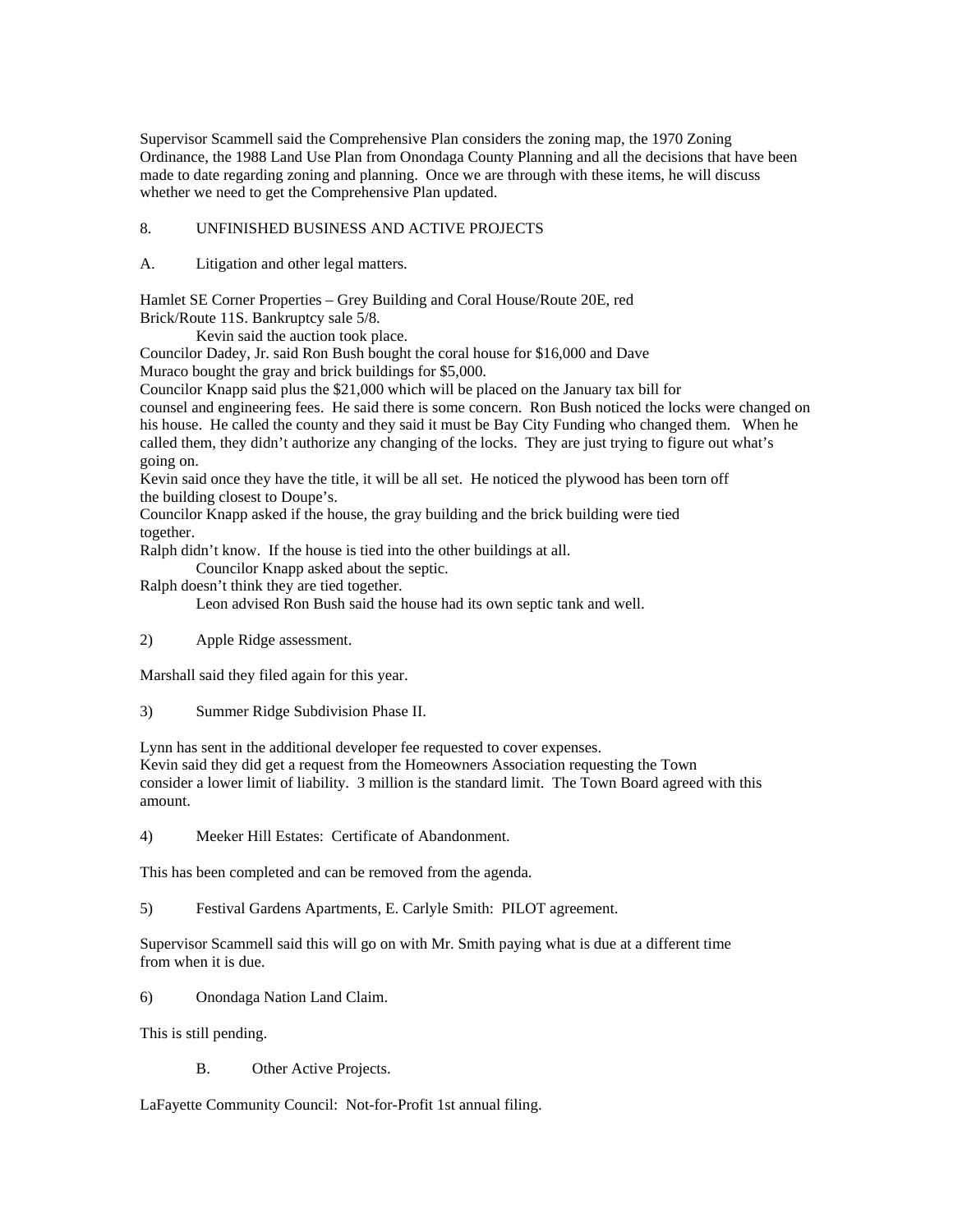Nothing new to report.

Annual IRS Requirements for LCC, LFD, & LPL.

On hold.

LCS/YCIP composting toilets proposal at LaFayette Nature Center.

Councilor Smith said she advised Tom Turner they are waiting to get the information from Mr. Coleman. Tom will contact Mr. Coleman to see about the information.

Councilor Knapp asked about the picnic tables at the high school.

Mr. Lundy said YCIP is selling them.

 Councilor Knapp said the softball league down behind the Highway Garage would like a couple of new tables there.

Councilor Smith will get him the number of the person to get in touch with about this.

Town Offices security system at LaFayette Commons.

Mis/false keys.

Mary Jo said the gentleman came and will be coming back to replace the pad. He said the "Comm. Error" will be erased from the ADT monitoring end. To date, it is still there.

Final payment.

This is being held.

LaFayette Nature Preserve – Challenge Ropes Course.

Councilor Smith said Family Day was on the 6th. Even though they had to change the date, there was a steady stream of people coming through. There were bout 30 people.

This item can be removed from the agenda.

6) Town Office copier: Service Contract update.

Mary Jo said this was regarding the copier that was moved to the Justice Dept. It has been taken care of. This item can be removed from the agenda.

7) Character Education.

Funding for pole brackets.

Mary Lou is looking for funding for 4 brackets. The school is funding 2 of them. She is hoping some of the organizations in town will want to pay for the banners. Councilor's Dadey, Jr. moved and Knapp seconded the motion to purchase 4 brackets at \$70 each and pay another \$40 towards another one for a total of \$320.00. Motion passed unanimously. Councilor Knapp said when the Optimist Club put up the flags, they offered to put the brackets up too.

# Other.

There was nothing else.

8) Animal Control Deputy appointment.

The Town Board noted they received an application from Blanche Rainbow for this position.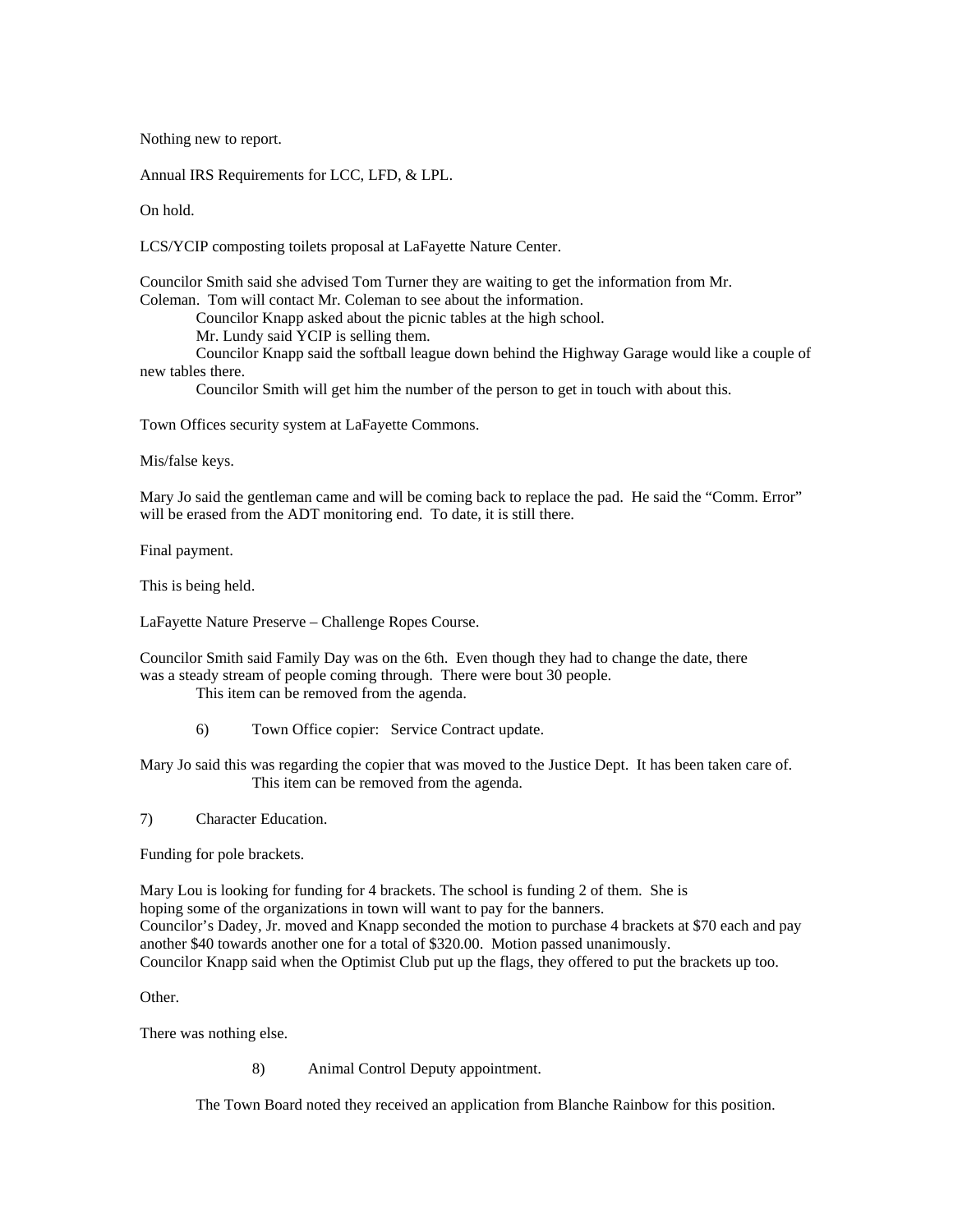Councilor's Knapp moved and Smith seconded a motion for the Board to go into Executive Session to discuss matters leading to an appointment(s) and three potential litigation matters. Motion passed unanimously.

The Town Board went into Executive Session at 8:27 p.m. and was called back to order by Supervisor Scammell at 9:05 p.m.

## 9. NEW BUSINESS

A. Other.

The person who would be responsible for opening and closing the bathrooms at Stafford Park was discussed. Something should be put in writing regarding the Board's expectations. Duties of this person were discussed. It was decided the bathroom should be opened no later than 9 am and closed no sooner than 9 pm. If there are authorized people still using the Park, the bathrooms may be left open over night. The Board decided to contact Mr. Ross to see if he would do this job once again for the town and start as soon as possible and continue until the Park is no longer being used. Mary Jo will write him a letter.

10. Suggestions for improvement & positive contributions.

There were none.

11. Councilor's Dadey, Jr. moved and Knapp seconded the motion to audit and pay the following bills:

| <b>GENERAL FUND</b>        |       | #4619 THRU 4650 |
|----------------------------|-------|-----------------|
| HIGHWAY FUND               |       | #4603 THRU 4618 |
| SPECIAL DISTRICT           | #4669 |                 |
| <b>TRUST &amp; AGENCY</b>  | #4670 |                 |
| Motion passed unanimously. |       |                 |

12. Councilor's Dadey, Jr. moved and Knapp seconded the motion to adjourn. Motion passed unanimously.

The Town Board Meeting adjourned at 9:16 p.m.

Respectfully submitted,

Mary Jo Kelly Town Clerk

PAGE PAGE ü÷õõõõõõõü ÷õõõõüõõüüüüüü÷õüü÷üü õõõõüõõüüüüüü÷õüü÷üüî ë Normal Normal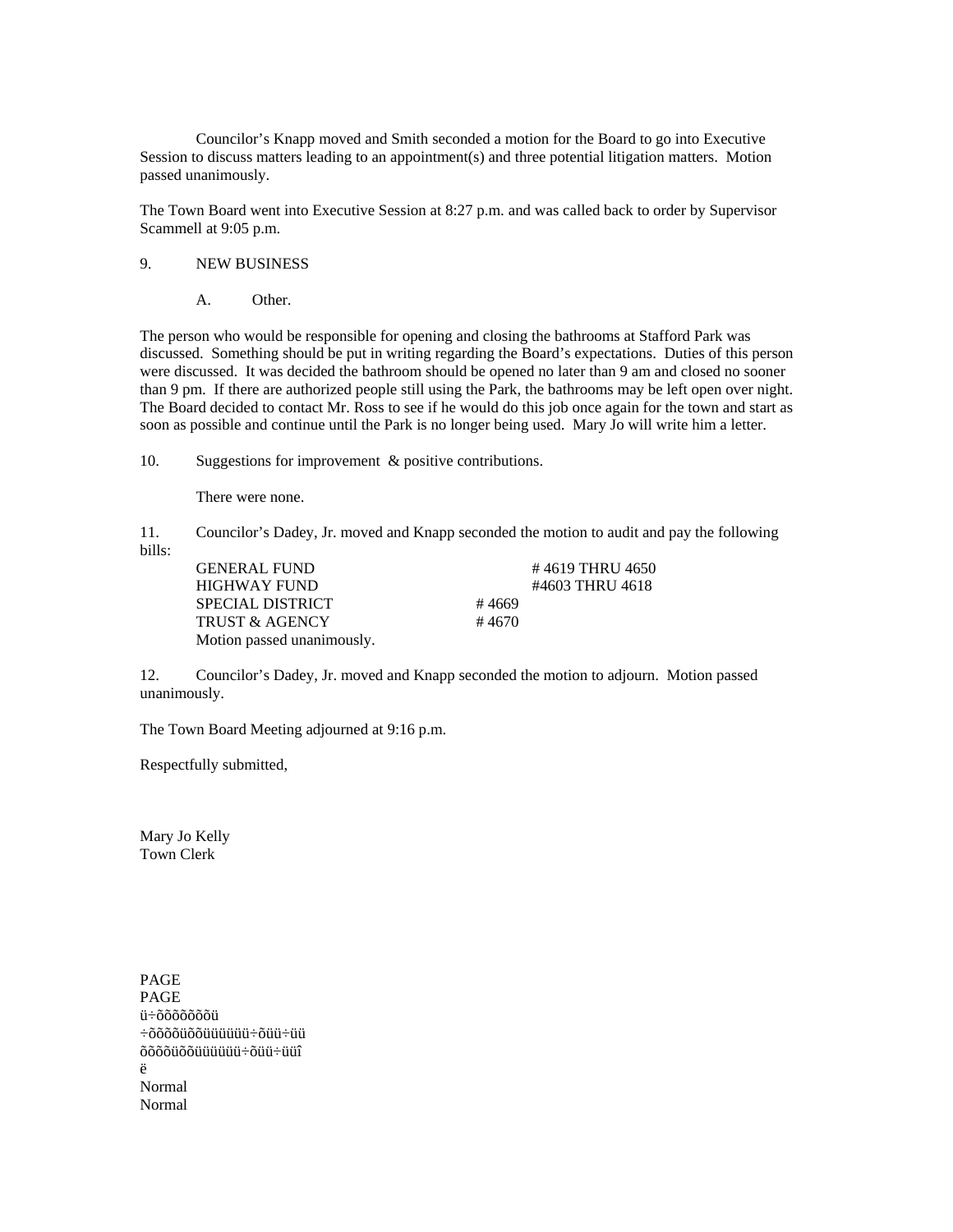Heading 1 Heading 1 Default Paragraph Font Default Paragraph Font Body Text Indent Body Text Indent Body Text Indent 2 Body Text Indent 2 Body Text Indent 3 Body Text Indent 3 Header Header Page Number Page Number Default6C:\My Documents\Town Board\TB Minutes May 14, 2001.doc Default6C:\My Documents\Town Board\TB Minutes May 14, 2001.doc Default6C:\My Documents\Town Board\TB Minutes May 14, 2001.doc Default6C:\My Documents\Town Board\TB Minutes May 14, 2001.doc Default6C:\My Documents\Town Board\TB Minutes May 14, 2001.doc Default6C:\My Documents\Town Board\TB Minutes May 14, 2001.doc Default[C:\WINDOWS\Application Data\Microsoft\Word\AutoRecovery save of TB Minutes May 14, 2001.asd Default[C:\WINDOWS\Application Data\Microsoft\Word\AutoRecovery save of TB Minutes May 14, 2001.asd Default[C:\WINDOWS\Application Data\Microsoft\Word\AutoRecovery save of TB Minutes May 14, 2001.asd Default[C:\WINDOWS\Application Data\Microsoft\Word\AutoRecovery save of TB Minutes May 14, 2001.asd Default6C:\My Documents\Town Board\TB Minutes May 14, 2001.doc Default6C:\My Documents\Town Board\TB Minutes May 14, 2001.doc Default6C:\My Documents\Town Board\TB Minutes May 14, 2001.doc Default6C:\My Documents\Town Board\TB Minutes May 14, 2001.doc Default6C:\My Documents\Town Board\TB Minutes May 14, 2001.doc Default6C:\My Documents\Town Board\TB Minutes May 14, 2001.doc Default[C:\WINDOWS\Application Data\Microsoft\Word\AutoRecovery save of TB Minutes May 14, 2001.asd Default[C:\WINDOWS\Application Data\Microsoft\Word\AutoRecovery save of TB Minutes May 14, 2001.asd Default[C:\WINDOWS\Application Data\Microsoft\Word\AutoRecovery save of TB Minutes May 14, 2001.asd Default[C:\WINDOWS\Application Data\Microsoft\Word\AutoRecovery save of TB Minutes May 14, 2001.asd Unknownÿ Times New Roman Times New Roman Symbol Symbol Courier New Courier New Wingdings Wingdings Default Default Default Default Default